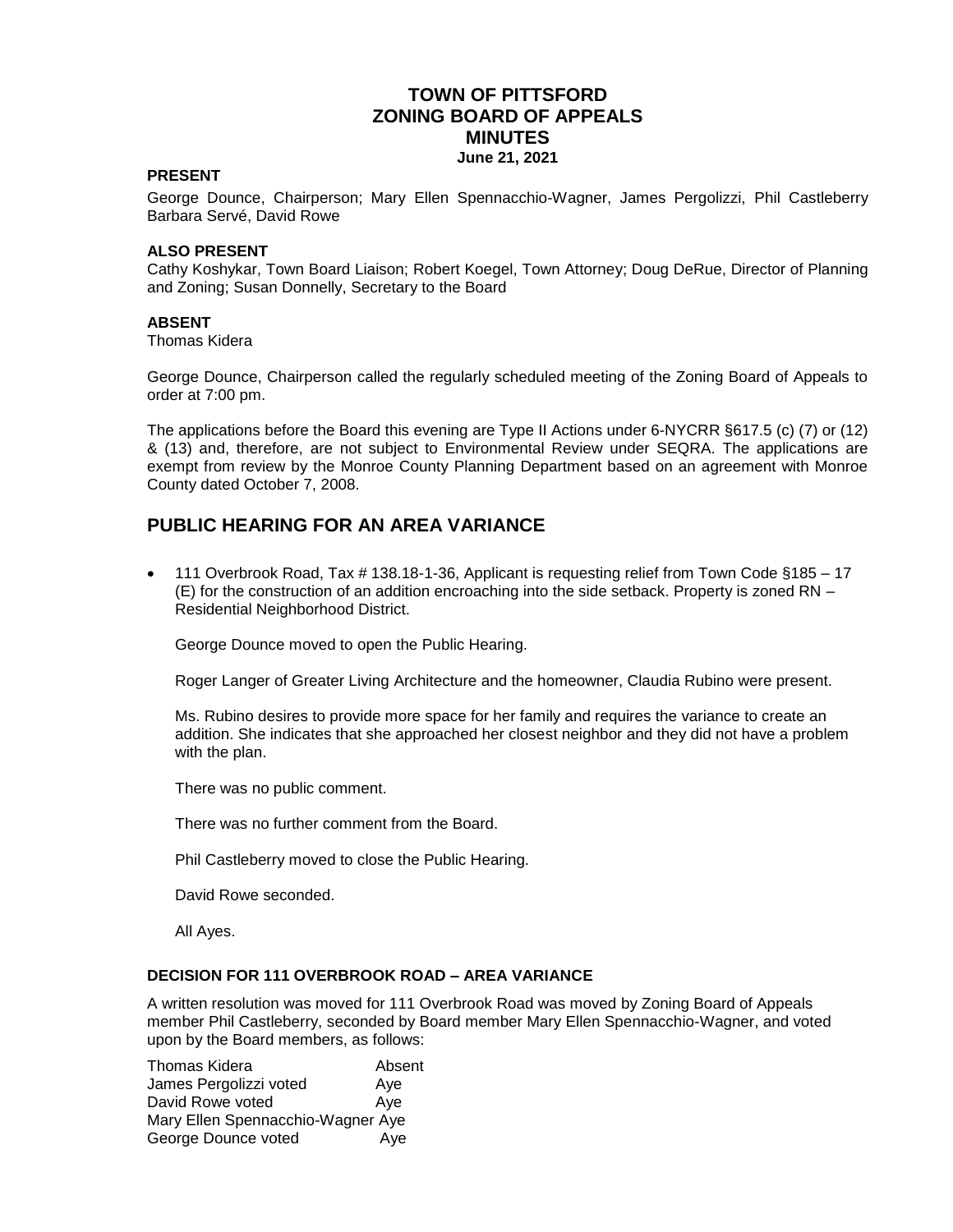| Phil Castleberry voted | Ave |
|------------------------|-----|
| Barbara Servé voted    | Ave |

The Board, in granting the application, hereby imposes the following specific conditions:

- 1. This variance is granted only for the site map submitted to the Zoning Board of Appeals dated May 12, 2021
- 2. All construction is to be completed by December 31, 2023.
- 3. This application is subject to the approval of the Design Review and Historic Preservation Board.
- 522 Marsh Road, Tax # 164.16-1-29 Applicant is requesting relief from Town Code §185-17 B (1) for a garage addition on a corner lot encroaching into the front setbacks of Cullens Run and Marsh Road. Property zoned RN – Residential Neighborhood District.

George Dounce moved to open the Public Hearing.

The owner, Nancy Booth, was present.

The setback request is needed to increase living space and replace a carport with a two-car garage. The construction cannot be placed in a different area due to the location of the septic tank and leech lines on the property.

It is determined that the garage will not impact the sight line. The tree at Cullens Run will not be removed.

Andy Roberts who resides at the home talked to the neighbors and there is no apparent concern.

There was no further public comment.

Mary Ellen Spennacchio-Wagner moved to close the Public Hearing.

Jim Pergolizzi seconded.

All Ayes.

#### **DECISION FOR 522 MARSH ROAD – AREA VARIANCE**

A written resolution was moved by Zoning Board of Appeals member Mary Ellen Spennacchio-Wagner, seconded by Board member George Dounce, and voted upon by the Board members,as follows:

| Thomas Kidera voted               | Absent |
|-----------------------------------|--------|
| James Pergolizzi voted            | Aye    |
| David Rowe voted                  | Aye    |
| Mary Ellen Spennacchio-Wagner Aye |        |
| George Dounce voted               | Aye    |
| Phil Castleberry voted            | Aye    |
| Barbara Servé voted               | Aye    |

The Board, in granting the application, hereby imposes the following specific conditions:

- 1. This variance is granted only for the plan submitted and prepared by the Applicant dated May 14, 2021.
- 2. All construction is to be completed by December 31, 2024.
- 3. The application is subject to the approval of the Design Review and Historic Preservation Board.
- 18 Golf Avenue, Tax # 151.15-2-45.2 Applicant is requesting relief from Town Code(s) §185-113 B. (1); (2); for an oversized, over height accessory structure (garage/barn, proposed to be 1440 square feet and 29 feet in height). Property zoned RN – Residential Neighborhood District.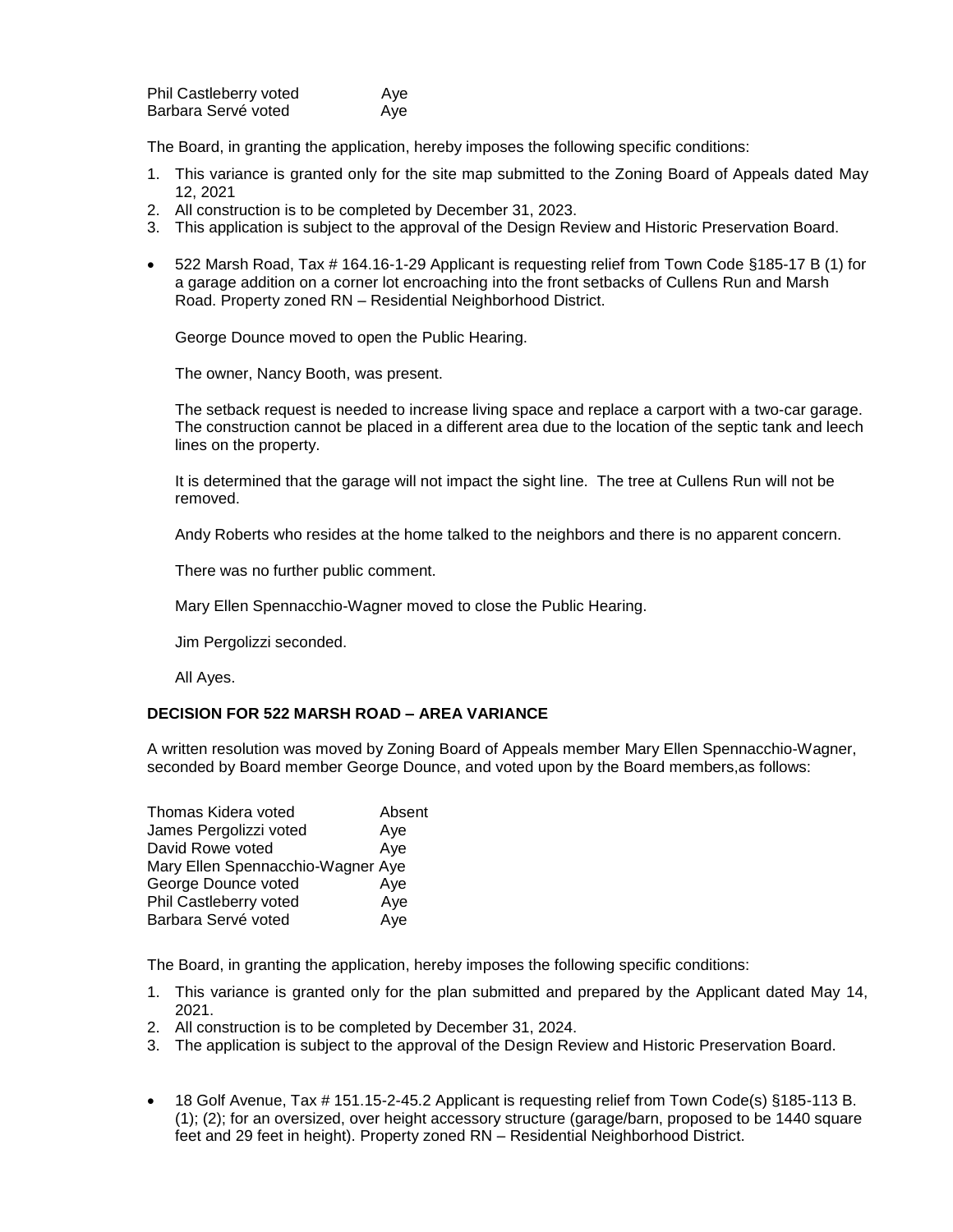George Dounce moved to open the Public Hearing.

The homeowner, John Flannery, was present.

Mr. Flannery described the project as a Colonial style barn that his family would utilize as storage space for cars and tools with a second floor which would be used as a recreation area. The location would be at the end of the driveway and would not encroach into the conservation easement. The location would be in an area that has a slope and the structure would sit 4 ft. lower than the driveway. Mr. Flannery indicated he does not want to take down any trees that are not necessary to remove.

It was discussed that this is a designated historic property that requires a Certificate of Appropriateness be granted. At present, the Design Review and Historic Preservation Board has determined that not enough information has been presented on size and location to make a recommendation to the Zoning Board of Appeals.

Mr. Flannery indicated that Bob Corby has been retained to draw up a plan for the barn.

The Board inquired whether the height could be adjusted on the barn and Mr. Flannery indicated that it could be an option. He indicated that Roger and Maria Powers have expressed their support for the project.

Phil Castleberry expressed that he felt the barn should not exceed the height of the house as viewed from Golf Avenue.

A straw poll of the Board unanimously supported Mr. Castleberry's opinion on the height.

Doug DeRue confirmed that this would not be a dwelling unit.

An email from Fran Kramer of 17 Golf Avenue was distributed to the Board. She is not in favor of the project as it currently stands.

There was no further public comment.

The Zoning Board of Appeals expressed that they do not wish to be lead agency on this application.

The Zoning Board requests new drawings and elevations of the proposed structure. They expressed they do not want to see the new structure tower over the existing house.

This hearing remains open.

# **REVIEW OF MEETING MINUTES OF JUNE 21, 2021**

George Dounce moved to approve the minutes of June 21, 2021 as written.

All Ayes.

## **POINT PERSONS FOR JULY 19, 2021 MEETING**

8 Sugarbush Lane – Tom Kidera

810 Allens Creek Road – David Rowe